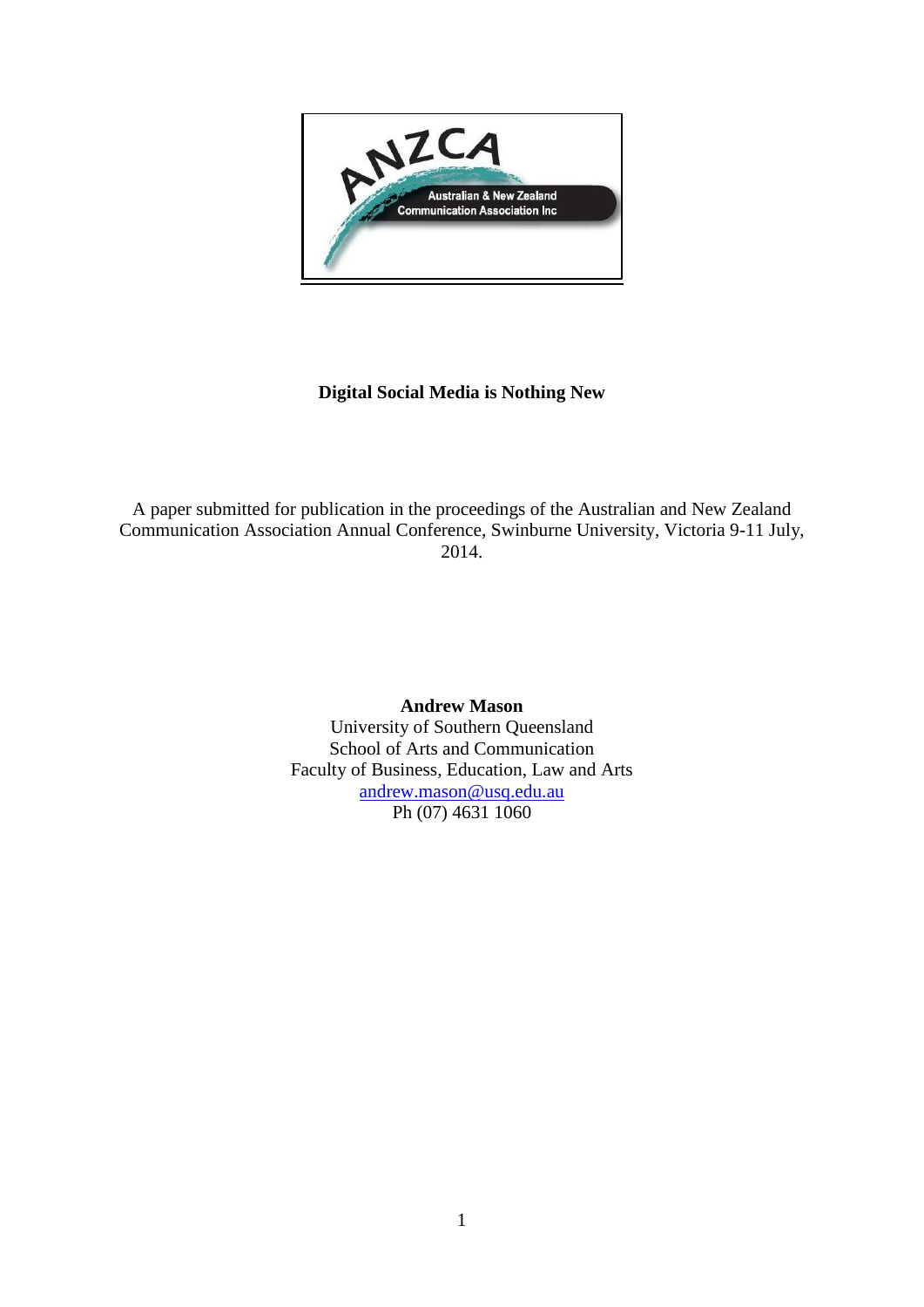## **Abstract**

With the contemporary explosion in popularity of web 2.0, Twitter, Skype, Facebook and other social media providing a great number of people with the ability to instantaneously communicate around the globe it is interesting to note that digital electronic social media is a Victorian invention. In a public demonstration, Marconi famously introduced wireless technology to the citizens of London in 1896. From the very earliest days of "electric" media, amateur radio experimenters were engaged in communities of social interaction, and they relied entirely on digital communication – Morse code is classified under "digital modes" by regulators such as the Australian Communications and Media Authority because of its on-off encoding of the carrier wave. There is much to compare between contemporary social media and amateur radio. After all, the internet shares technological developments with amateur radio, such as "packet radio" – the process of breaking up digital information into pieces, and transmitting then reassembling them at the receiving end. This paper uses a variety of sources to compare the practices of amateur radio with contemporary social media, and investigates the popularity of amateur radio in a world where almost anyone can now easily join the global community through modern social media.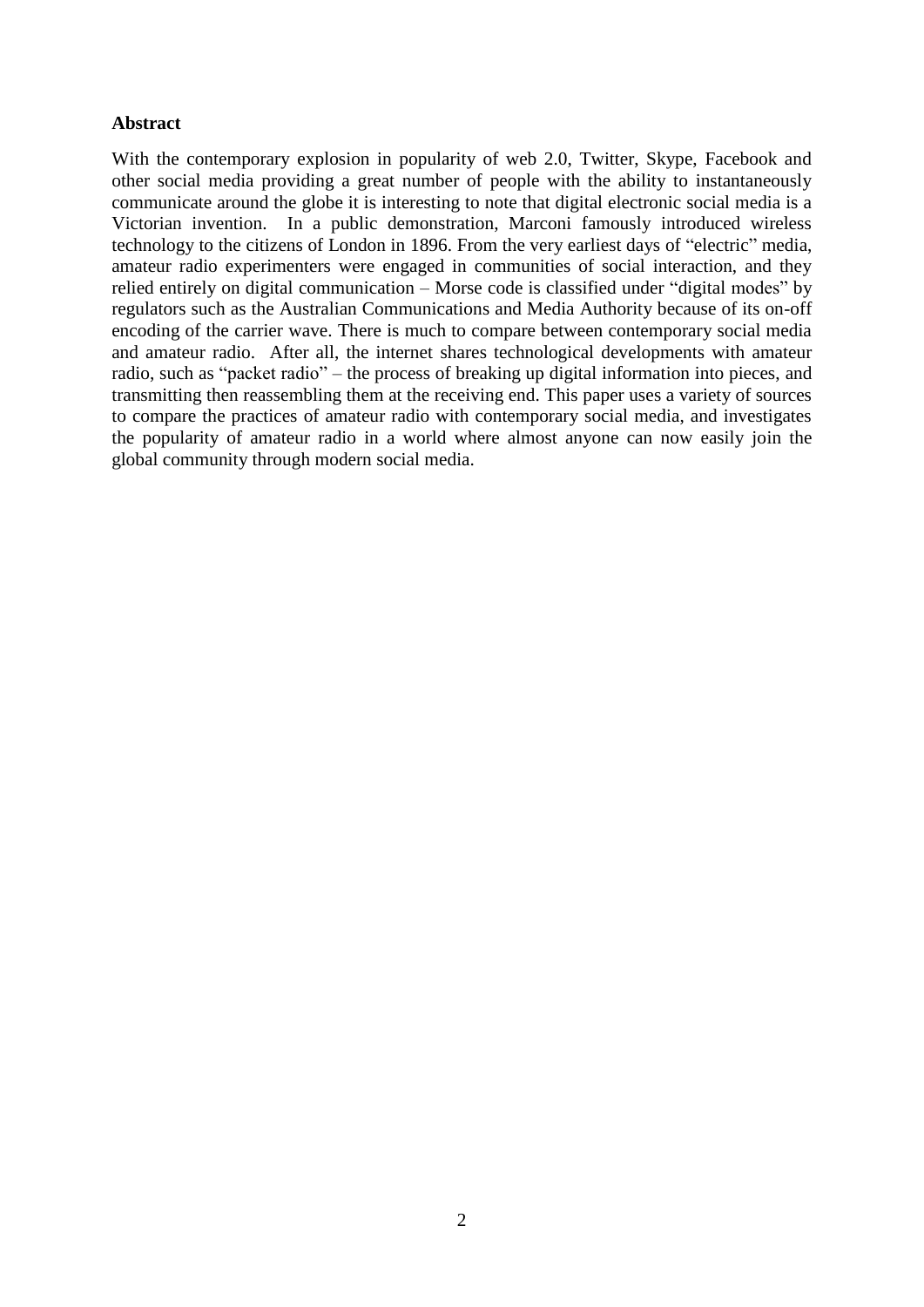#### **Digital Social Media is Nothing New**

#### **Andrew Mason**

With the contemporary explosion in popularity of web 2.0, Twitter, Skype, Facebook and other social media providing a great number of people with the ability to instantaneously communicate around the globe it is interesting to note that digital, electronic social media is a Victorian invention. In many discussions on "social media", which is often conflated with "new media", radio is often overlooked, even in historical accounts where it is seminal to the development of technologies that are today commonplace. In developing this paper a longitudinal survey of a variety of amateur radio-related publications including periodicals, books, websites and regulations was undertaken. Regular listening to amateur radio broadcasts was informative and participant observation research included on-air participation and attendance at events.

This paper was in part sparked by a comment by one of my students who made the claim that: "We are the technological generation!" Thinking upon this draws one to consider that every generation is at the cutting edge of their technology. It is no more sensible to say that the current generation is the technological generation than it is to make that comment about, say, the generation of the 1950s, with the developments of technology post World War II including domestic labour saving devices and the futuristic imaginings of the space race, culminating in the remarkable achievements of the first artificial satellite in 1957 or the moon landing in 1969. Or of earlier cultures that developed tools which gave them an advantage over others. What of the people of the Victorian period who experienced the rapid industrialisation of factories and mechanisation and the introduction of the railroad, which resulted in changes to timekeeping practices and vastly increased information transmission? The astounding increase in scientific knowledge in the Victorian period also included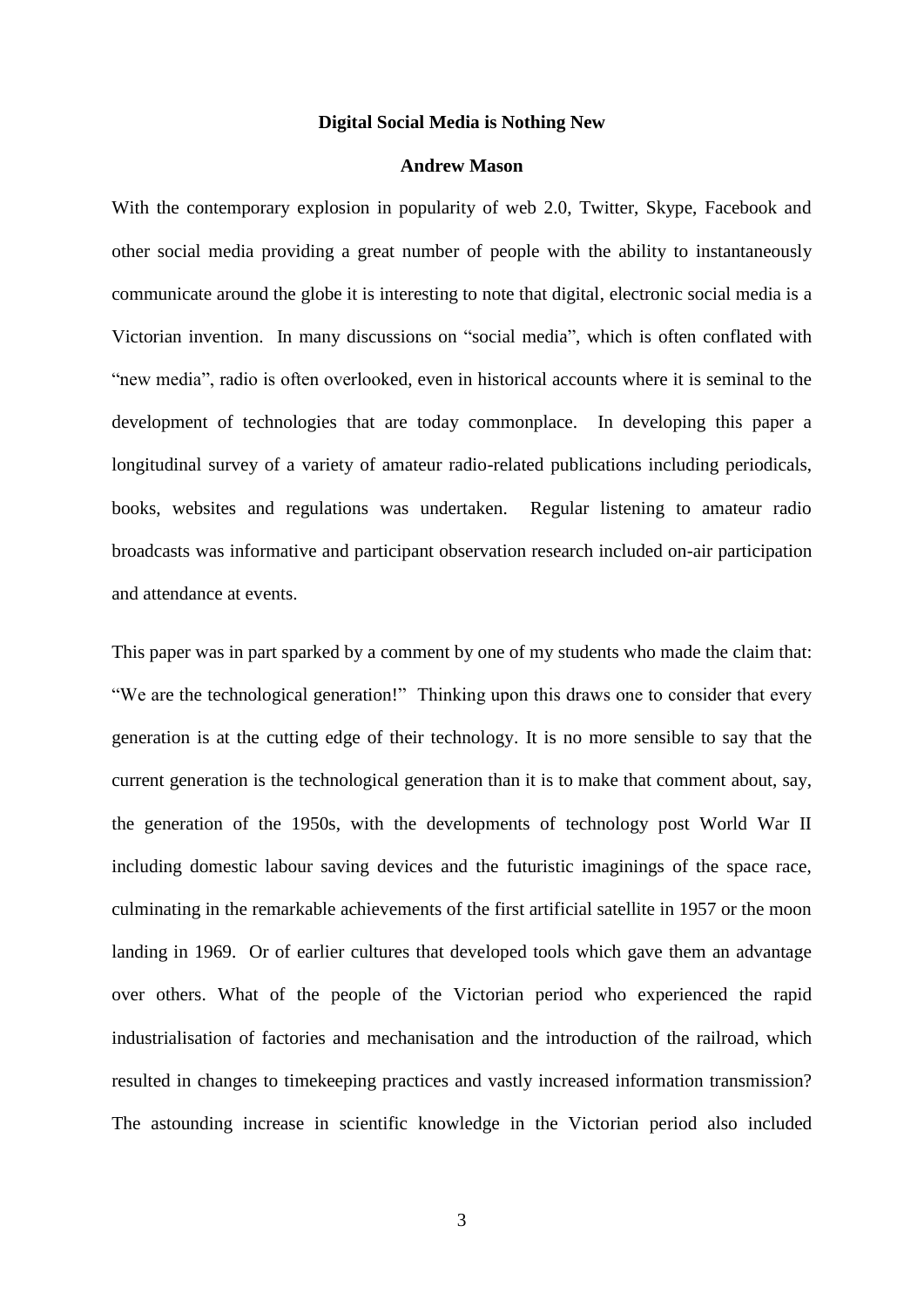experiments in electro-magnetism and in fields such as accurately measuring the speed of light (Jensen 2013).

So while we consider the digital age to be upon us, with our personal micro-computers and smart 'phones capable of keeping us in communication 24 hours a day, it is usually forgotten that the birth of the "electronic age" as McLuhan (1974) coined it, was in the  $19<sup>th</sup>$  century. Standage (2007) argues that the internet as a communication "superhighway" precedes the electronic age, and that optical telegraphy utilising semaphores and codes is a comparable technology. In discussing our contemporary understanding of digital social media however, radio proves to be a clear model of what we now call "new media" and yet it is a late Victorian invention which was electronic, digital and social.

In the standard media studies narrative we dichotomise the old mass media with "new media". Old media, such as mass broadcast radio and television, was systematised, uniform and controlled. Production was subaltern to economic concerns, political economy drove hegemonic ideology throughout mass media and the one-way model reflected what David Gauntlett (2011:12) called a "sit back and be told" culture. Figure 1.1 represents mass media as centralised broadcast stations (though they could also be publishers of print materials) and the audience as passive receptors of content.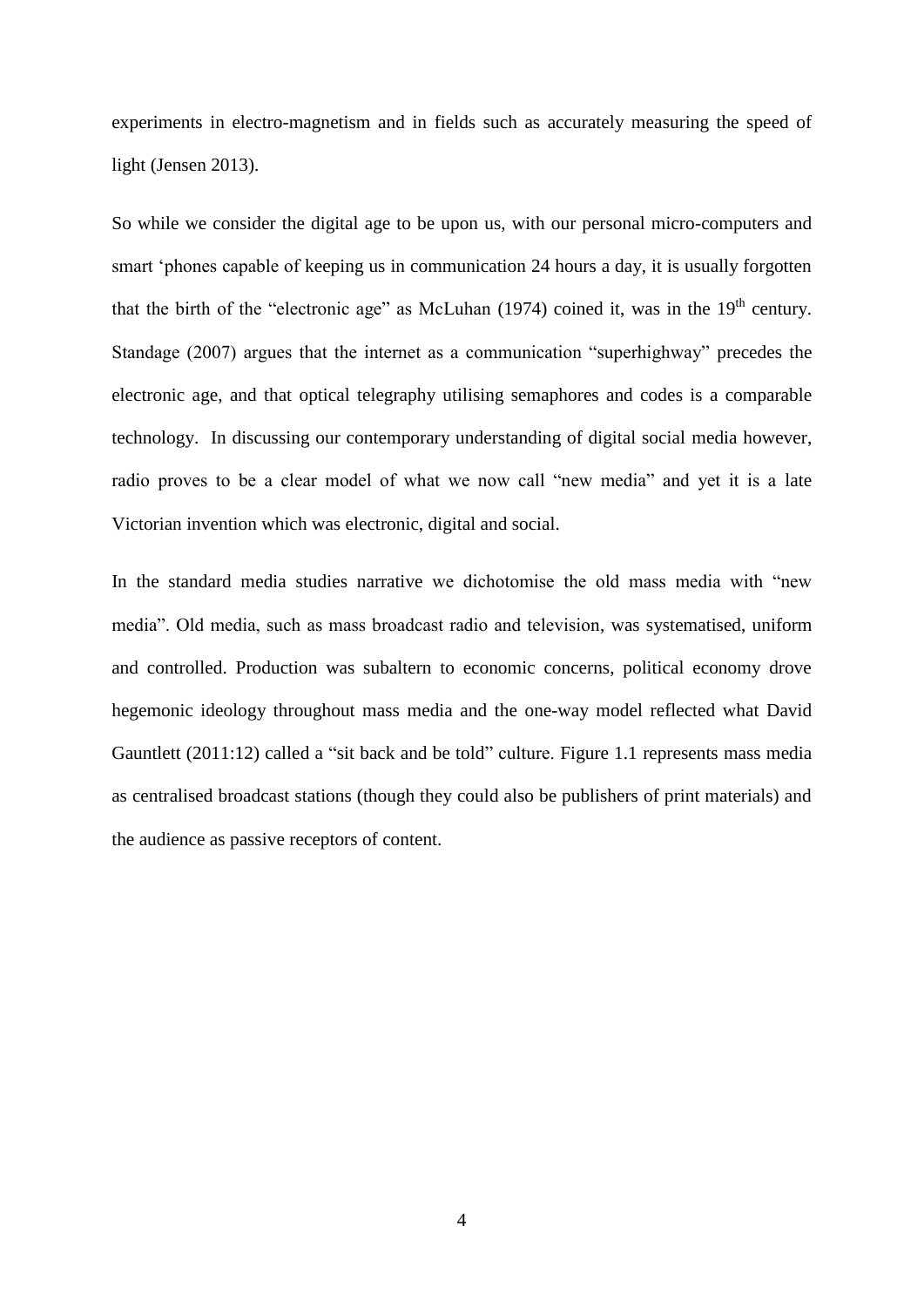

Figure 1.1 The Mass Media Model

In contrast, "new media" is "social media" which allows the user opportunity to participate in the production of content and to share it with others. If you can't produce content it is commonplace to take it from elsewhere. New media is framed as decentralised, plural and participatory (Gauntlett, 2011). Figure 1.2 shows the social media model as one of decentralised sharing among users. Social media is democratised through allowing people who are not usually professional media producers to create user-generated content. This has been discussed as the rise of the produser (producer – user) (Bruns, 2008).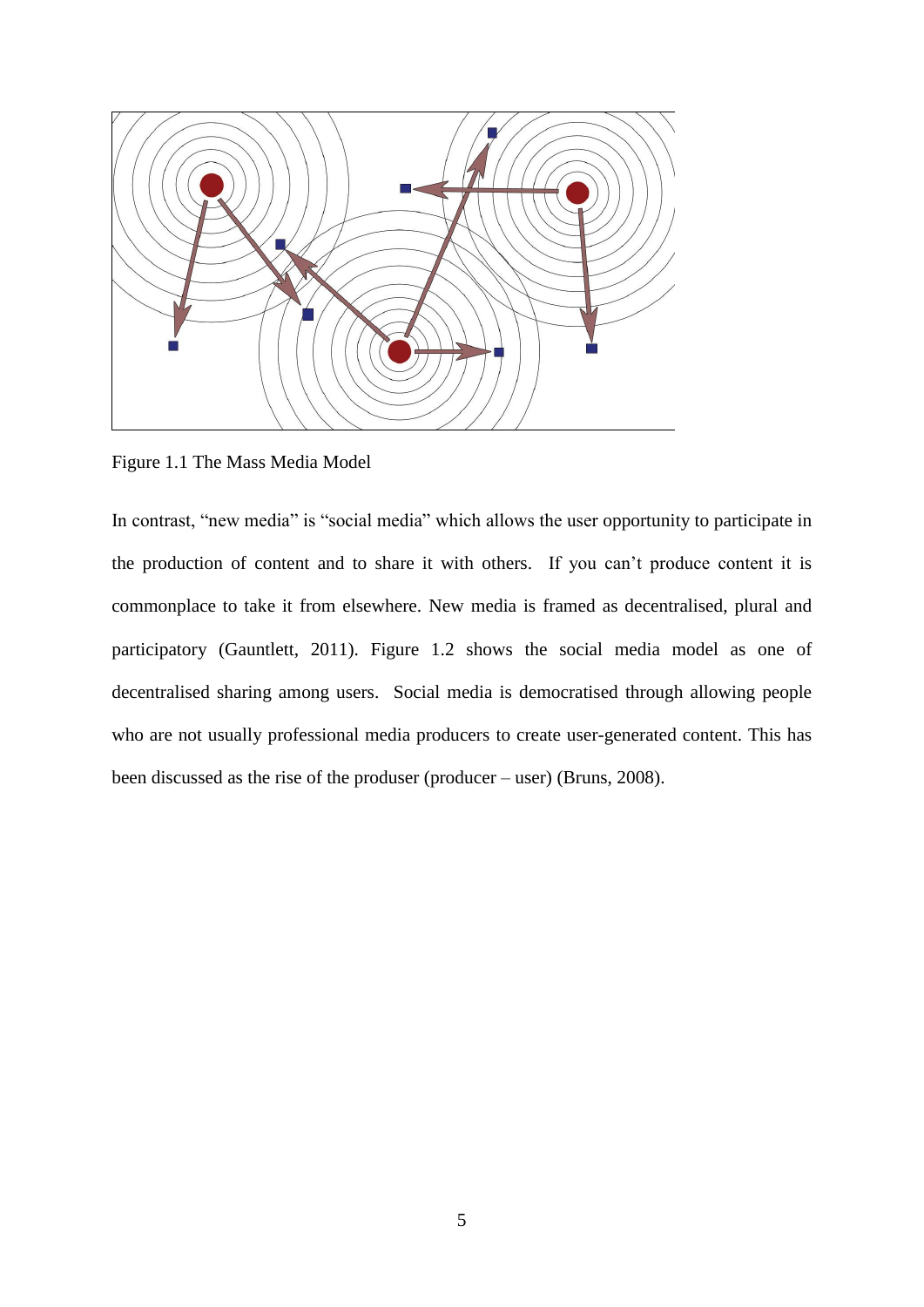

Figure 1.2 The Social Media Model

This transition from mass media to a new media which is a social media is the experience of most media consumers. While that makes this narrative a useful one for media studies, it overlooks the important point that the model presented as social media is not new. Indeed this model existed before mass electronic media and grew into both mass broadcast media and what we now call social media. The model is clearly exemplified in what is now called amateur radio, which has its beginnings in the late 1800s and was also commonly known as experimental radio in the early 20th century (Shawsmith, 1987).

Much of the critical theorising of mass culture has roots in the Frankfurt School. Adorno and Horkheimer saw the rise of mass-broadcast radio as the enemy of free social interaction and localised cultural production through a process of homogenisation and control.

"The step from telephone to radio has clearly distinguished the roles. The former liberally permitted the participant to play the role of subject. The latter democratically makes everyone equally into listeners, in order to expose them in authoritarian fashion to the same programs put out by different stations. No mechanism of reply has been developed, and private transmissions are condemned to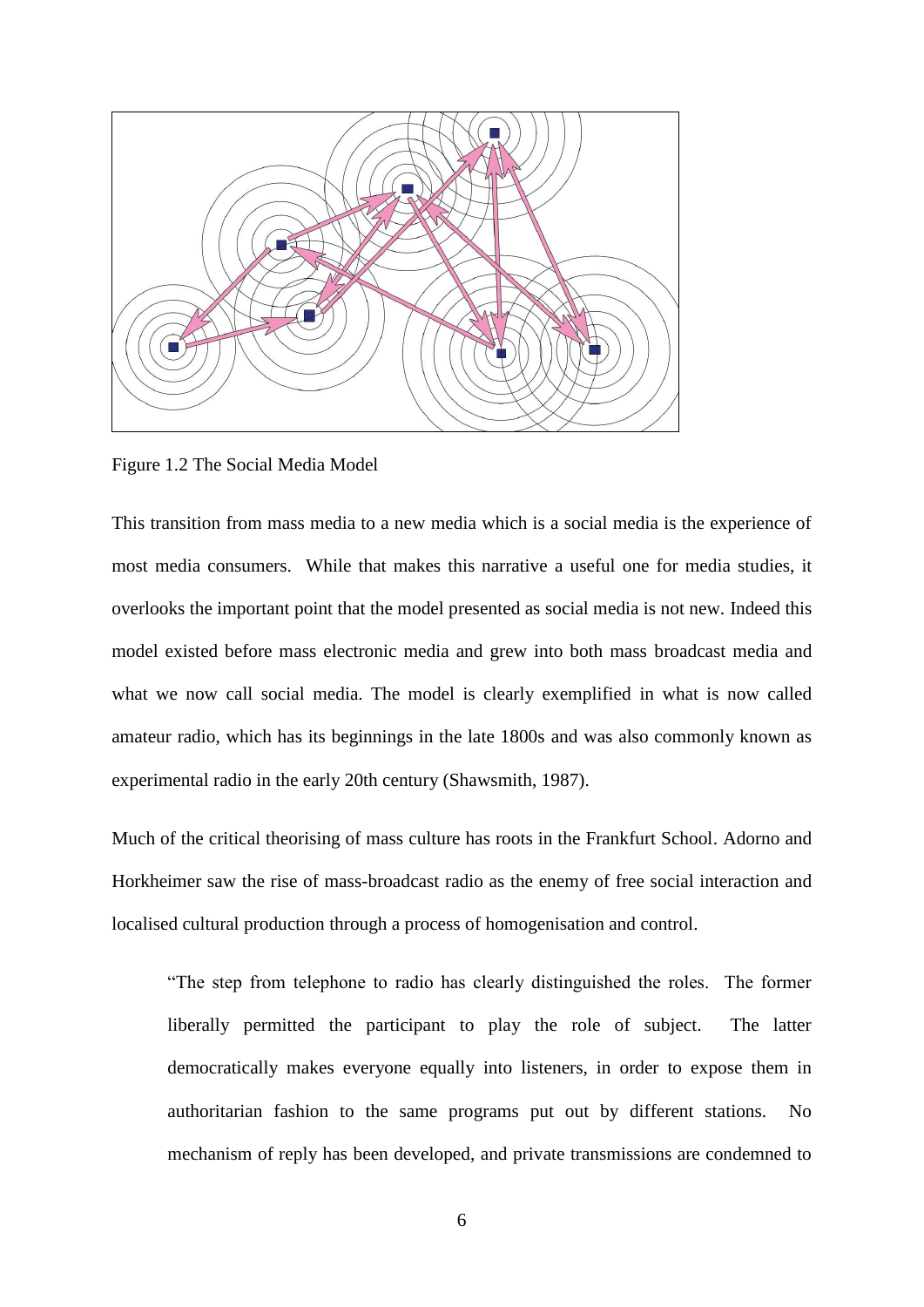unfreedom. They confine themselves to the apocryphal sphere of 'amateurs', who, in any case, are organised from above. Any trace of spontaneity in the audience of the official radio is steered and absorbed into a selection of specialisations by talentspotters, performance competitions, and sponsored events of every kind". (Adorno and Horkheimer, 2002:95-6)

Even here, we can see the early acknowledgment that amateur radio operators employ the technology in a markedly different manner to mass broadcast stations. The amateurs mentioned here are presented as both "apocryphal" and "organised from above". These comments can be understood in the context. "Apocryphal" because amateur radio is liminal to the broader public and is not popularist media, and "organised from above" because by the time of Adorno and Horkheimer's writing amateur radio operators were regulated by governments and restricted to certain parts of the radio spectrum.

"The amateur service is intended for hobby radio communications and technical experimentation and operates on specified frequency bands. Amateur radio operators can communicate using many transmission modes including Morse code, telephony and data.

Anyone can listen to the amateur bands using a receiver. To transmit, you need to have the appropriate operator qualifications and a licence from the Australian Communications and Media Authority (the ACMA) for your transmitter". (ACMA, 2014a)

Once licenced an amateur operator is assigned a unique call sign which identifies them throughout the world. Anyone can obtain an amateur radio licence upon passing the necessary exams and paying any applicable fees; there are no age requirements (ACMA, 2014b).

7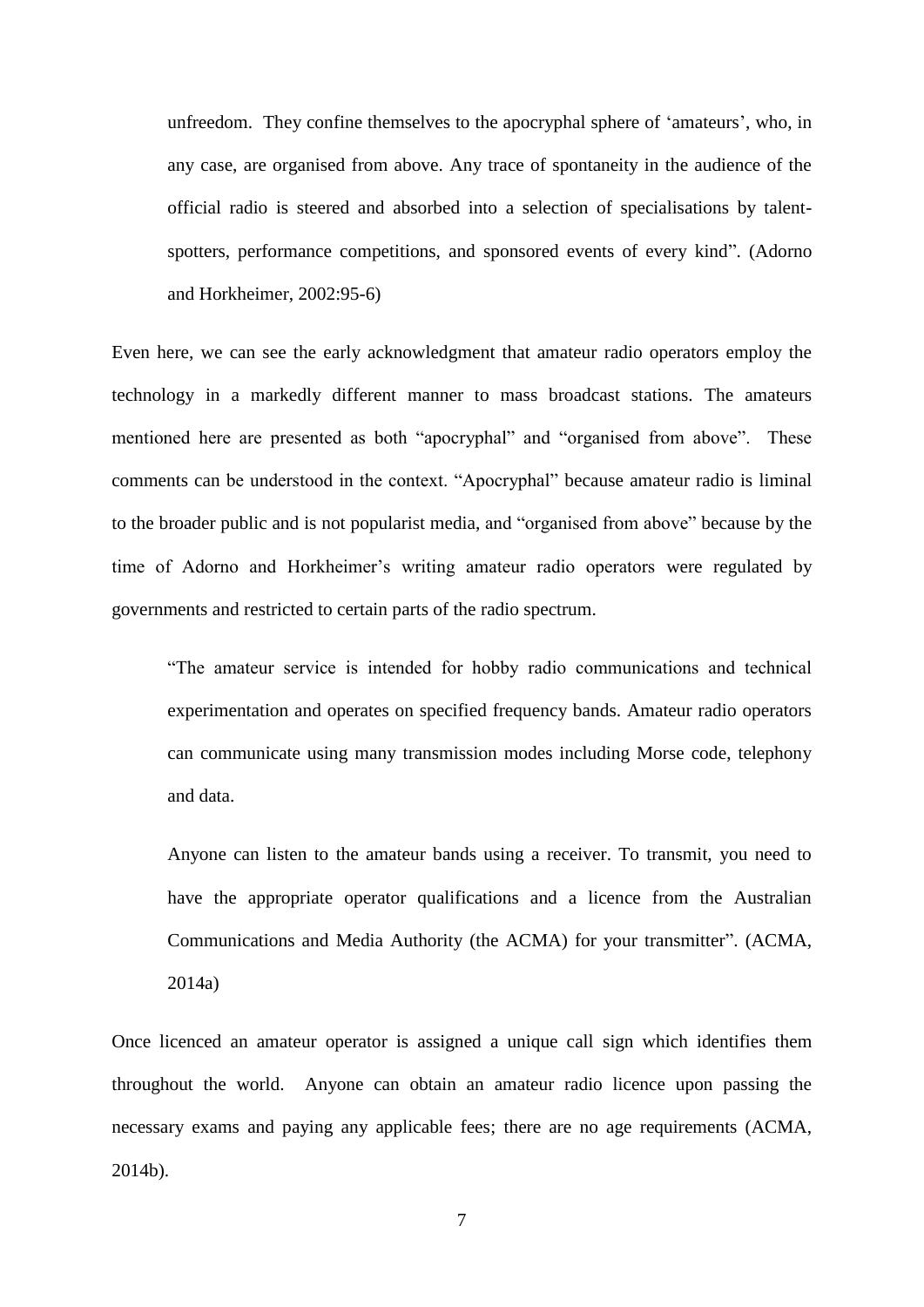Many are responsible for the developments that lead to wireless, or radio as it was later called. Most famous among these early experimenters was an amateur radio operator, Guglielmo Marconi, who demonstrated wireless technology to astonished audiences in Britain in 1896 (Weightman, 2003). In this early period the radio waves were generated by high frequency spark transmitters and there was no way to make the broadcast carry information other than to encode it with a binary signal by using bursts of radio frequency; either on or off. Drawing from the pre-existing technology of wired telegraphy, Morse code was employed. To this day, Morse code is often referred to as "C.W." because it uses only a carrier wave with no modulation of the wave to produce intelligible messages. Therefore, Morse code is classified as a digital mode of transmission by regulating bodies such as the Australian Communications and Media Authority (Bertrand and Wait, 2008; Australian Government, 2014). Australian regulations are in accord with international bodies such as the American Radio Relay League (ARRL), the International Telecommunication Union (ITU) and the International Amateur Radio Union (IARU). Being a digital mode, the use of Morse code in amateur radio from 1896 legitimates the claim that this is a user-generated social medium which is electronic, digital and over 100 years old.

In the earliest days of radio the primary focus of the medium was to enhance the safety of ships at sea and it is upon this service that Marconi made his substantial fortune. Though cruise passenger ships were fitted out with radio transceivers as a safety measure, they were also extensively used for social purposes, particularly in the early years when the novelty of wireless was still fresh. For a fee, well-heeled passengers travelling abroad would be able to send messages from the ports they departed from and to those friends and family waiting at their port of arrival (Harte, 2002).

In these early days prior to regulation many amateur radio experimenters were seen as "hamfisted" amateur operators (hams) and troublesome pranksters by interfering with the official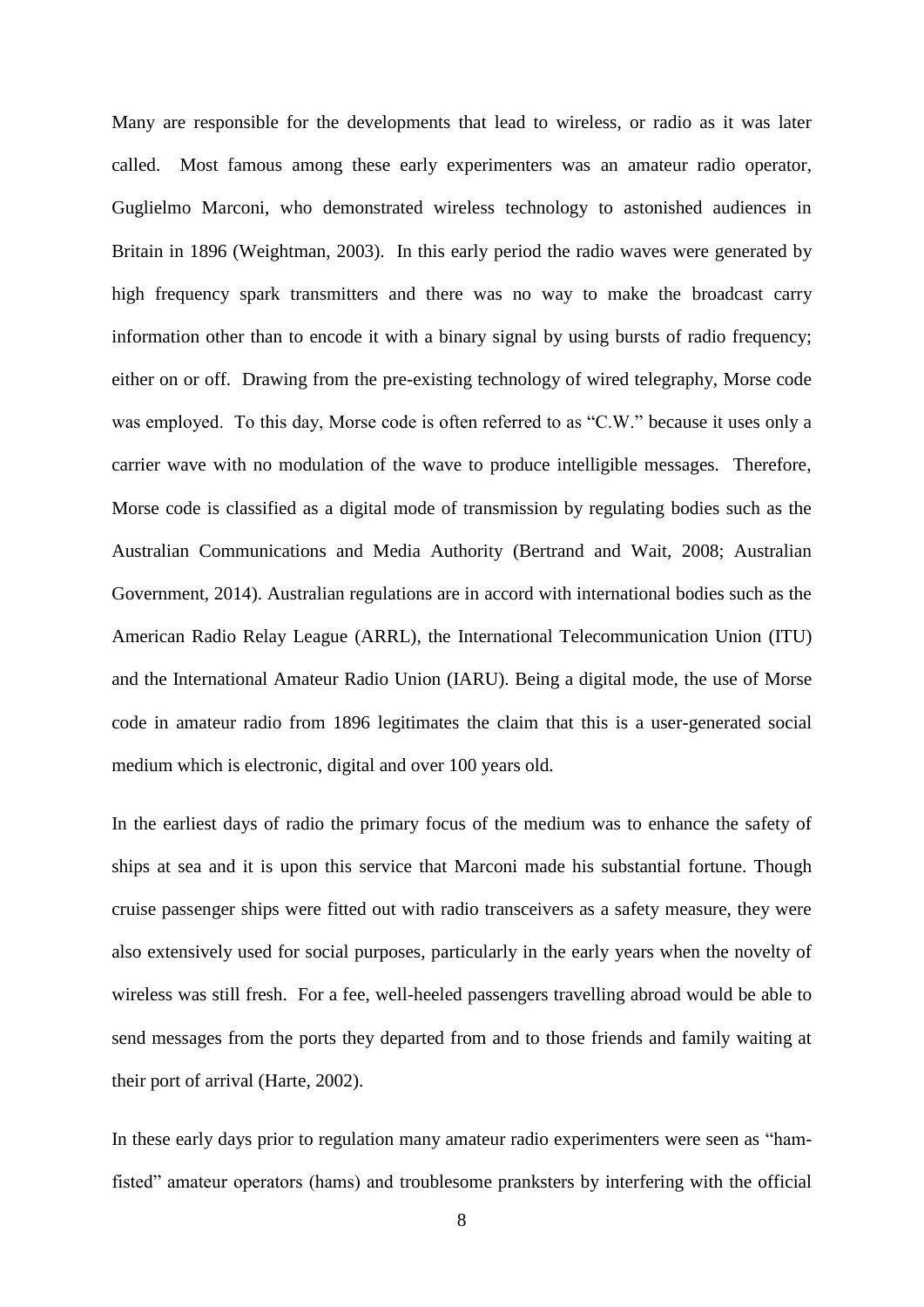ship-to-shore wireless transmissions. Pranksters not only drowned out the signals from the ships but also might send fraudulent messages to officials, including phoney distress signals. With the maturing of the medium came laws and regulations and amateur radio operators forming into groups and bodies which provided a civil code of practice and some degree of self-regulation. This, along with amateur radio's successful responses in emergency situations, lead to a respected reputation as being civic minded while enhancing international and cross-cultural friendship (Lippmann, 2010).

To compare these early days of radio to now, one only need observe that we are indeed in a youthful stage of contemporary social media. One of the criticisms levelled at contemporary social media is that far from being a vehicle for intellectual and cultural growth it is used merely as a means of communicating within groups of likeminded individuals who compete with each other to share amusements usually centred on pranks, lascivious content and low culture (Bauerlein, 2009). There were also claims that social media inflamed the 2011 riots in the United Kingdom (Baker, 2011; Baker, 2012). The debates about regulating the internet surfaced again recently with Tim Berners-Lee calling for more discussion about government intervention in a speech he made 25 years after he first proposed what was to become the World Wide Web (Kiss, 2014). In Australia there have been renewed and recent concerns about government censorship of the internet (Hutchinson, 2014).

Technically, development of radio theory was a foundation for much of our contemporary electronics including mobile 'phones, microwave ovens, X-ray and magnetic resonance imaging and more broadly most electronics in our lives.

As further examples of the lineage of social media technology we can turn to developments in teletype which lead to radio teletype (RTTY) and the clear links between "packet radio" and modern computer mediated communication. Originally teletype was a mid-1800s wired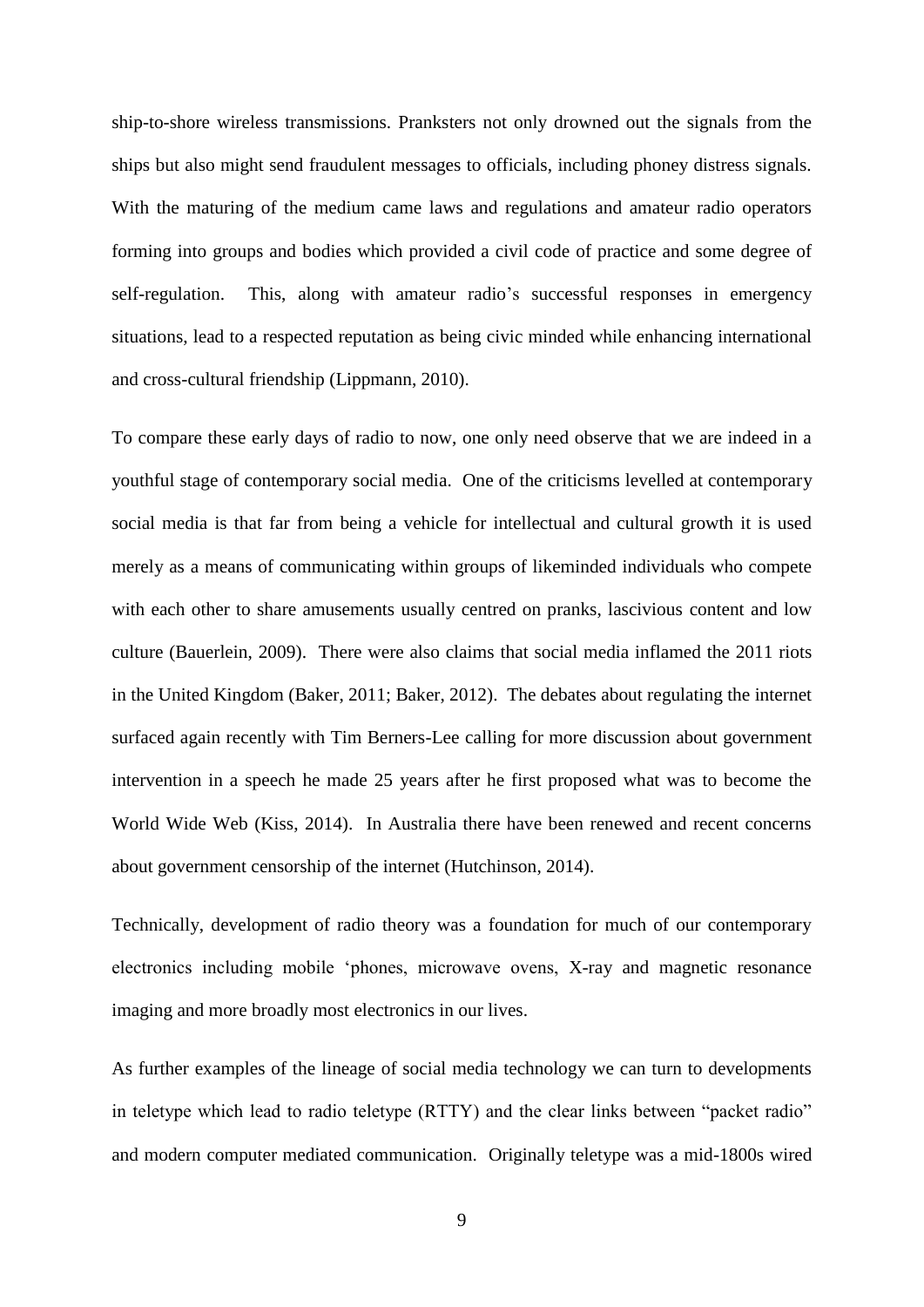system which connected two electromechanical teletype machines. These were able to send digitally coded messages which were outputted as punched paper tape (tickertape). With the advent of wireless came the development of radio teletype, again using two machines whose output was punched tape, but using radio frequency transmissions to connect them instead of hardwiring. With the rise of microcomputers these teletype machines were replaced with personal computers which displayed the results on screen. Radio teletype is still used in amateur radio and was a clear forbear of modern systems such as email and texting. An amateur operator can type a message on screen and send it via wireless to another. Protocols were further developed with "packet radio", in which any digitally encoded information may be broken into pieces, sent over a medium and reassembled at the other end. These technologies were all facilitated by developments by amateur radio operators such as Paul Baran.

"Paul Baran, W3KAS, died from complications of lung cancer, according to the *ARRL Letter*. Baran was one of the fathers of the internet and of packet radio. He came up with the idea of packet switching, in which data to be transmitted is broken up into small packages, sent over sometimes varying routes and reassembled at its destination". (*CQ*, June 2011:2)

Amateur radio (colloquially called "ham radio") is not simply voice or Morse code but can include digital content, still images, video (amateur television), satellite systems, terrestrial repeaters and hybrid systems employing the internet (WIA, 2014a).

In the period prior to the popular rise of the internet and web 2.0, amateur radio operators had already developed a world wide web of social media. Amateur radio as a social media operates in many ways; the social aspects extend to the formation of local, national and international clubs and societies. Indeed Australia has the oldest amateur radio society in the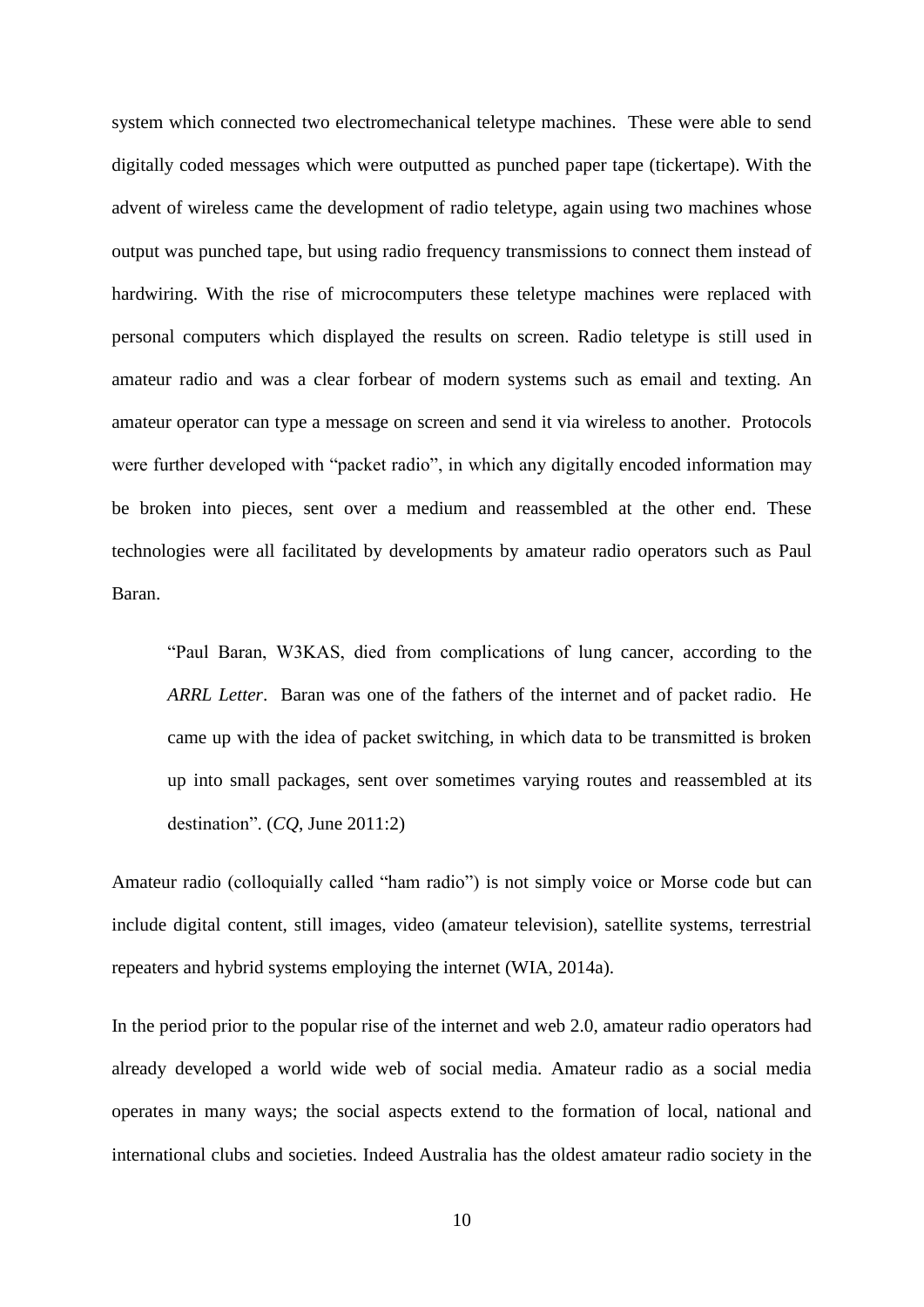world in the Wireless Institute of Australia, which was founded in 1910 to represent the interests of amateur wireless experimenters at national and international levels of government (WIA, 2014b), while the American Radio Relay League celebrates 100 years in 2014 (WIA, 2014c). On air, amateur radio operators participate in convened meetings which are called "nets". These are regular timeslots where amateur operators meet on agreed frequencies. For example the Australia, New Zealand and Africa (ANZA) net is held daily around 14.18 MHz from 0515 universal time (ANZA, 2014). Many operators from the northern hemisphere use this net to make contacts in the Southern Pacific.

International contacts are a goal of most amateur operators and known frequencies and times assist in making these. Morse code even assisted in breaking down language barriers in the early days and in some instances today. There is much to compare between contemporary social media such as web 2.0 and amateur radio. In the same way that teenagers using mobile phones to text message or tweet, use codes and acronyms such as "BRB" or "LOL" for efficiency, Morse code also includes several sub-codes, an example being "Q Codes". It was to save the telegraphist from keying commonly used words and phrases that early radio telegraphy codes developed (Weightman, 2003; Harte, 2002).

Some examples of common Q Codes: QRP means transmitting on low power; QTH is location transmitted from; QRX means "I will be back" (Bertrand and Wait 2008:90; ACMA, 2014c; DeMaw, 1971:594). The 1971 ARRL Radio Amateur's Handbook advises against overuse of these abbreviations when using the spoken word.

"In telegraphy words must be spelled out letter by letter. It is therefore but natural that abbreviations and shortcuts have come into use. In voice work, however, abbreviations are not necessary, and have less importance in our operating procedure.

The letter 'K' is used in telegraphic practice so that the operator will not have to pound out the separate letters 'go ahead'. The voice operator will say 'go ahead' or 'over', or 'come in please'.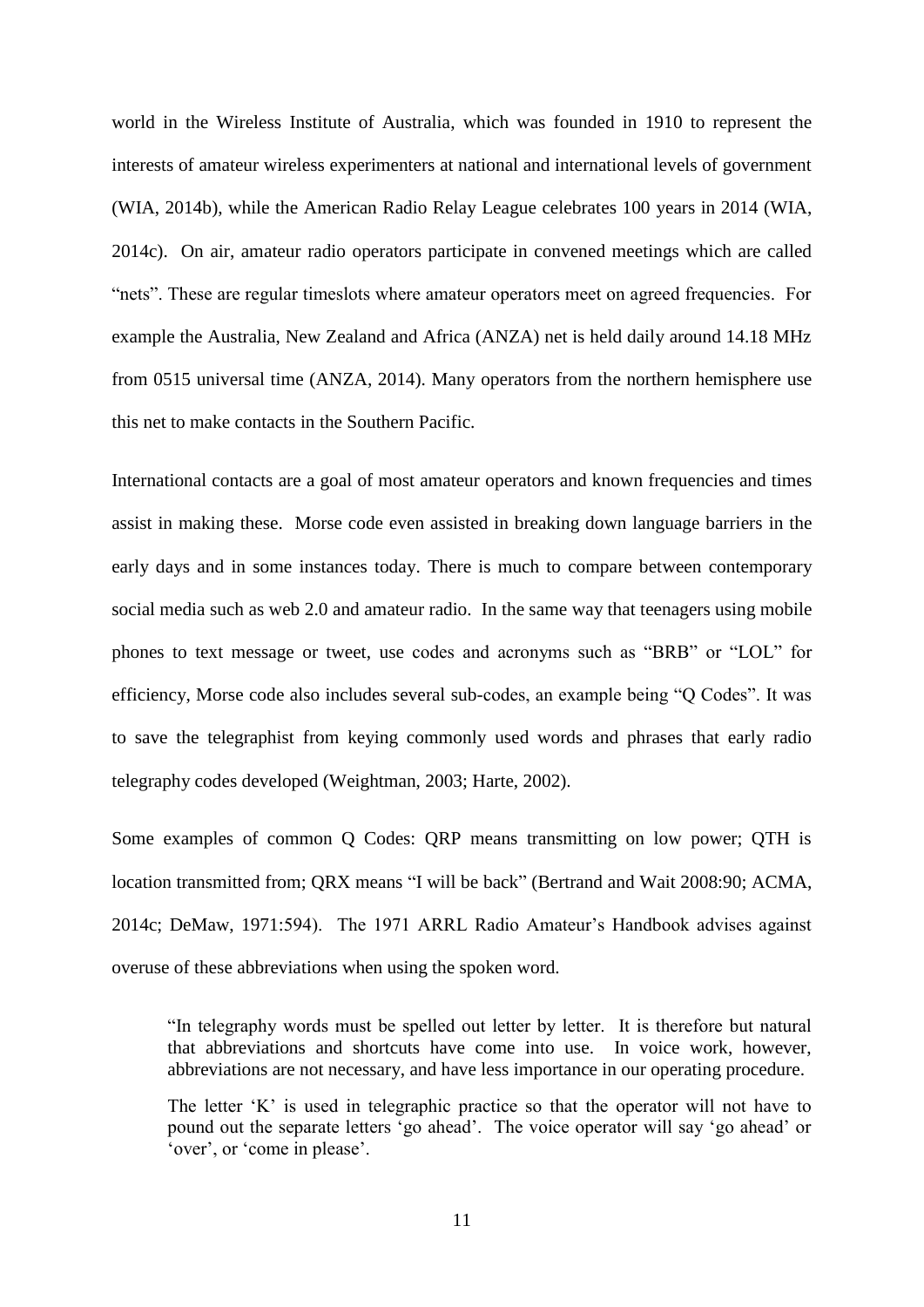One laughs on C.W. by sending HI. On phone, laugh when one is called for." (DeMaw, 1971:596)

Despite this one can still hear some amateurs speaking the words "Hi Hi" as an ironic acknowledgment of a humorous remark, in much the same way that one might hear someone saying "lol" to indicate wry acceptance of humour. Interestingly, in both realms the codes have found their way back into other more usual communication such as spoken or written words. For example, amateur radio magazines are peppered with codes, and amateurs will speak the codes both on air and in face-to-face communication. Amateurs will write "73" (a kind regard that concludes a conversation) at the end of an article or letter just as readily as they say it on air at the end of a conversation. An outsider to amateur radio may expect that when amateurs are using radio-telephony (spoken word) communication, one could simply say "best wishes", but it is more common to hear amateurs speak the code "seventy-three". While this may aid communication with those amateurs whose English is not strong it is used more as a form of phatic communication, as a marker of belonging to the group. (Interestingly "73" forms a palindrome in Morse code as it is rendered as  $\Box$ ... ...  $\Box$ ). It is so widely used as an end to a conversation that it became adopted as the coded tone number to tell the computer to switch off an IRLP link (linking radio repeaters through the internet) after the communication is completed (IRLP, 2014).

The use of these codes reinforces group identity as the codes mean very little to anyone outside the international community of amateurs. In comparison, a demonstration of the relative popularity of texting and tweeting in the general society is that the codes used have made their way into the mainstream, with "OMG", "LOL" "WTF?" and "ROFL" being seen on T-shirts, businesses and in television programs and commercials.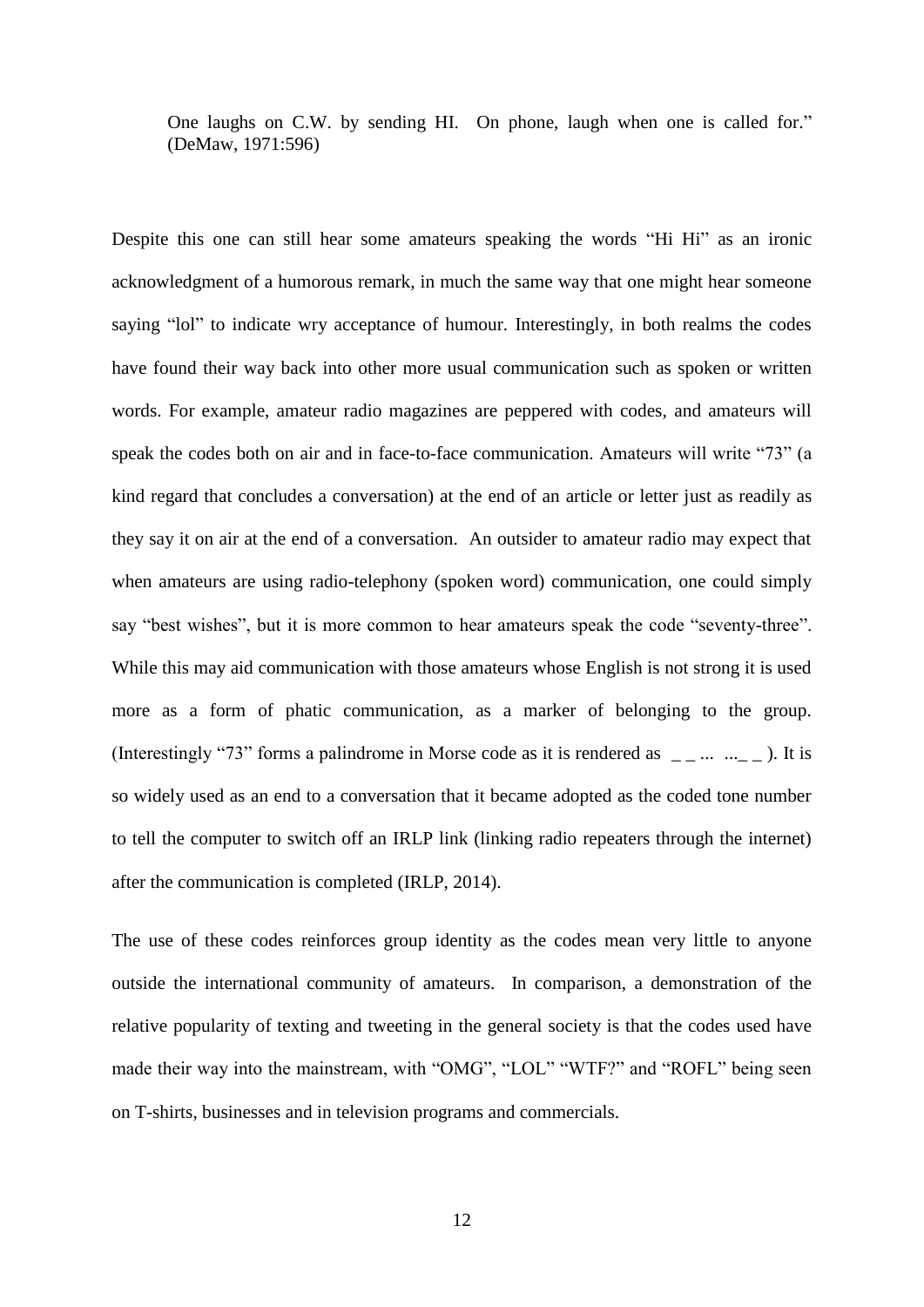Throughout the past 100 years amateur radio has maintained a code of conduct that includes etiquette in dealing with people from all races and cultural belief systems (DeMaw, 1971). Just as the early internet was non-commercial and a shared space, amateur radio has remained non-commercial and amateurs freely share ideas and assistance both on air and through a variety of print, and now online, media.

Prior to mass broadcast media amateurs transmitted on a wider range of frequencies and were listened to by the general public. Their broadcasts could have included a range of entertainment including music and poetry. Some even became celebrities (Shawsmith, 1987). In this way, these early amateur experimental licence holders were the bloggers of their day.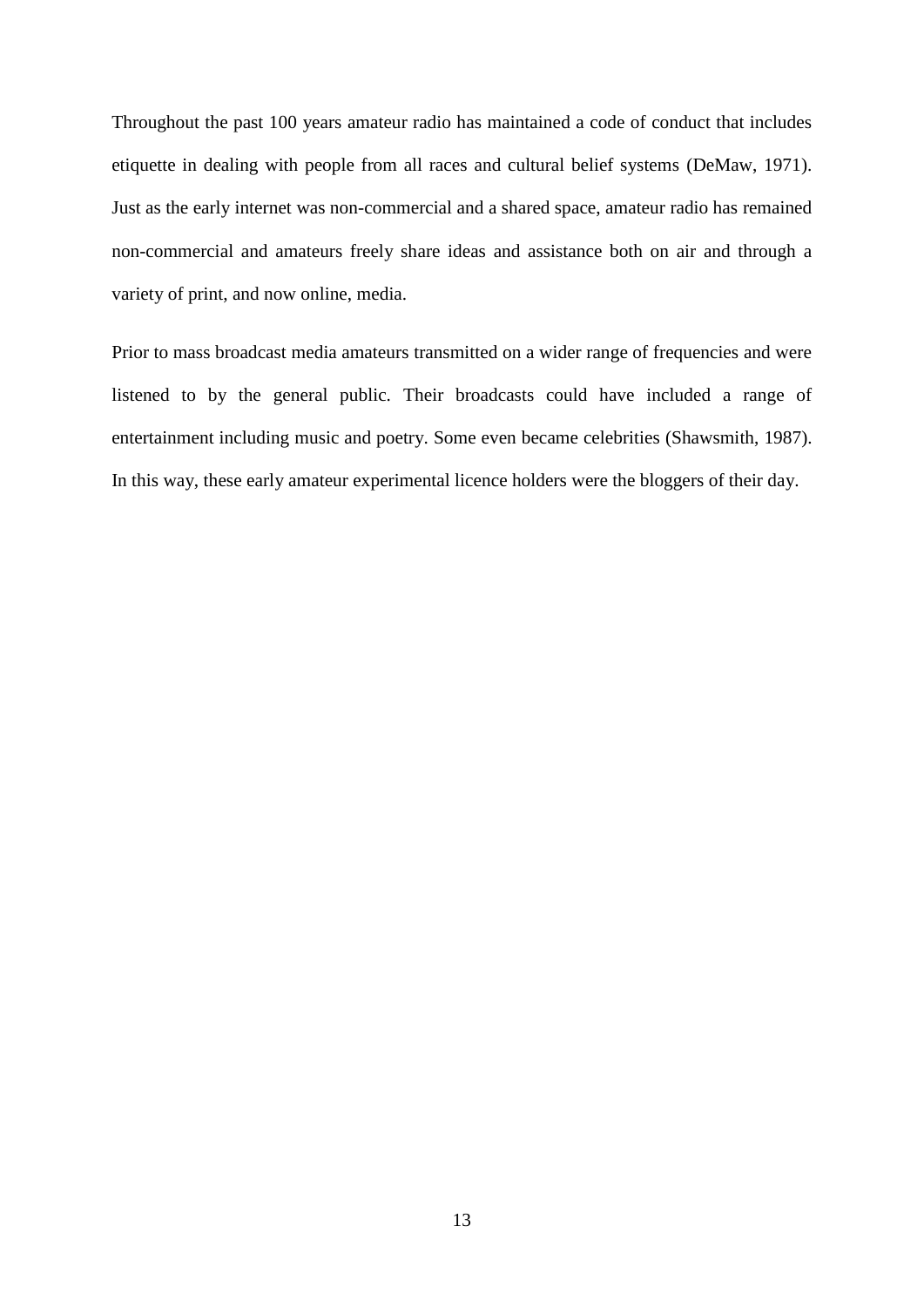

Group of Halcyon Days experimenters. Almost all served on the WIAQ council. More info below.

Figure 1.3 Some early amateur experimental licence holders prior to commercial radio (Shawsmith, 1987:64)

With the rise of commercial interests amateur band-plans were drawn up, limiting amateurs to set frequencies on the spectrum and restricting amateur radio to a strictly non-commercial nature. These restrictions remain current today and the broadcasting of any entertainment programs which might compete with commercial radio licence holders is prohibited under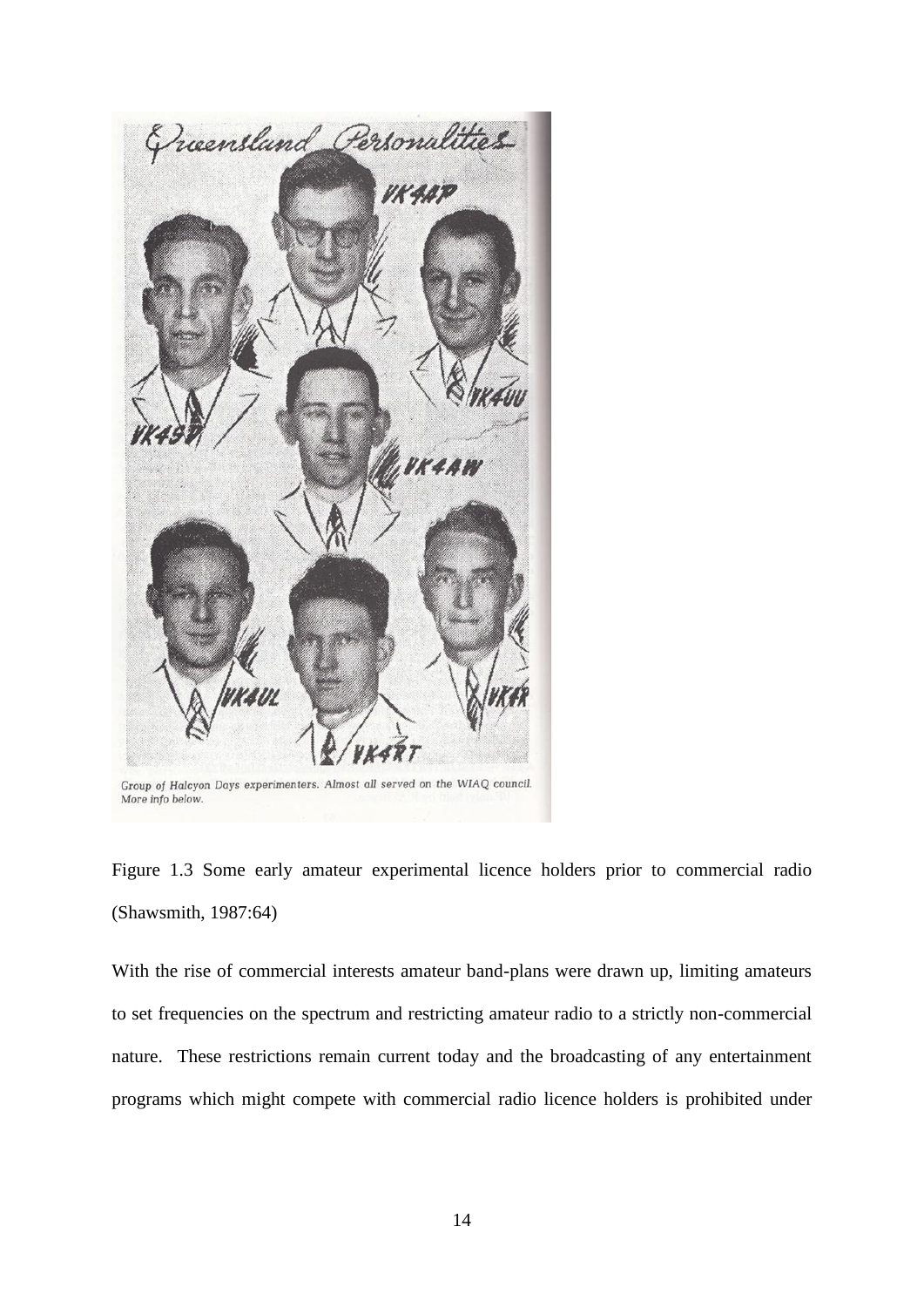amateur licencing (Australian Government, 2014; Bertrand and Wait, 2008). In this way the commercial radio licence interests are protected and the value of those licences maintained.

As mass-broadcast radio evolved the government introduced these B Class licences, which were issued to stations that would raise revenue through advertising. Many of these early commercial stations were built by amateur radio operators who were attracted to the commercial opportunities afforded by this exciting new medium. An example is Queensland's oldest commercial radio licence, 4GR, a hits-and-memories style station broadcasting from Toowoomba on 864 KHz on the medium frequency band. 4GR was initially set up by a local amateur operator, Ted Gold, and his brother. The surname gave the station its name "Gold Radio" and hence the call sign 4GR (Shawsmith, 1987). Many scholars, such as Griffen-Foley (2009), have written extensively about commercial radio and on the social aspects of popular broadcast radio. It could be argued that the comfort, companionship and public sphere spaces provided by mass-market radio forms something that could be called social media, but that is beyond the scope of this paper.

In the past amateur radio operators had a privileged insight into esoteric worlds by being able to communicate with astronauts on space stations, or scientists located in remote areas such as the Antarctic. Many of these images and insights are now available to a great number of people through the internet, which has democratised technology to the greater population. The major differences between amateur radio and contemporary social media is that an amateur radio operator legally has to be licenced and is responsible for maintaining their own infrastructure, whereas the web 2.0 user purchases a product or uses software that is fixed – and so much of the regulation takes place within the structure of the technology. This independence is part of the do-it-yourself, maker culture of amateur radio and is an attraction to many.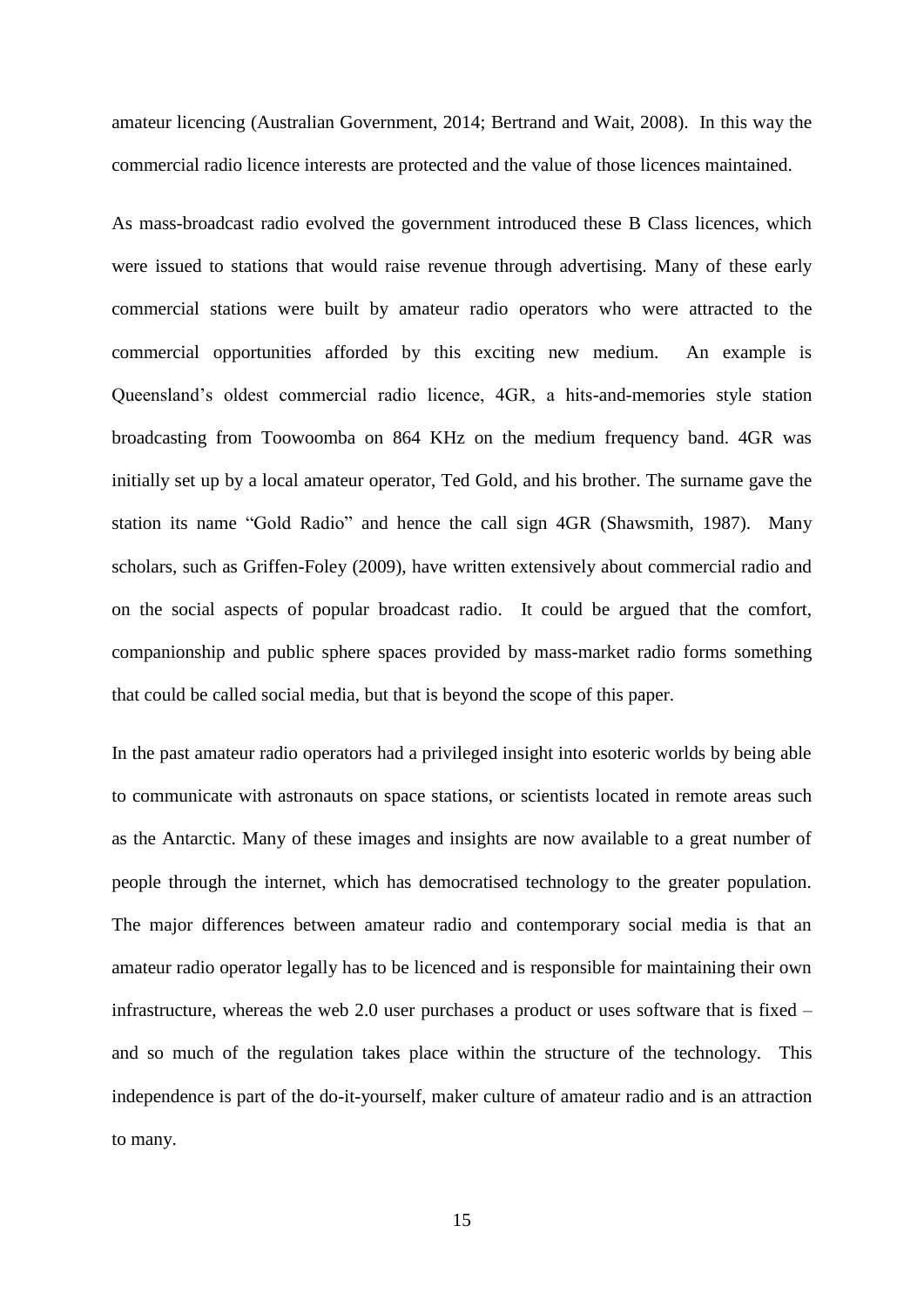"Ham is a boon for safety as well as a fun pastime: When normal communications methods fail and cellphone towers are jammed, ham radios will still work and can help out in disaster situations, because they don't require towers to relay the signal." (Macaluso, 2011)

Where the amateur radio operator may maintain a broadcast station capable of communicating around the world, the contemporary social media user has the infrastructure provided by a network of cellular mobile phone towers spread across the country and linked through international phone systems. Yet the internet has not killed amateur radio, as shown by the record increase in licence numbers in the US, where amateur radio is "booming" and the number of licences is at an "all-time high" with "more than 700,000 radio amateurs in the US". These figures show dramatic growth with numbers up from 285,000 in 1971 (ARRL, 2011). The American Radio Relay League's Maria Somma said they administer approximately 150 licence exam sessions each week, which is three times the number from the mid-1980s. "Somma said these high numbers mean that hams are upgrading and renewing in larger numbers and staying interested in the hobby" (ARRL, 2011).

"The newest trend in American communication isn't another smartphone from Apple or Google but one of the elder statesmen of communication: Ham radio licenses are at an all-time high, with over 700,000 licenses in the United States, according to the Federal Communications Commission.

Ham radio first took the nation by storm nearly a hundred years ago. Last month the FCC logged 700,314 licenses, with nearly 40,000 new ones in the last five years. Compare that with 2005 when only 662,600 people hammed it up and you'll see why the American Radio Relay League – the authority on all things ham – is calling it a 'golden age'."(Macaluso, 2011)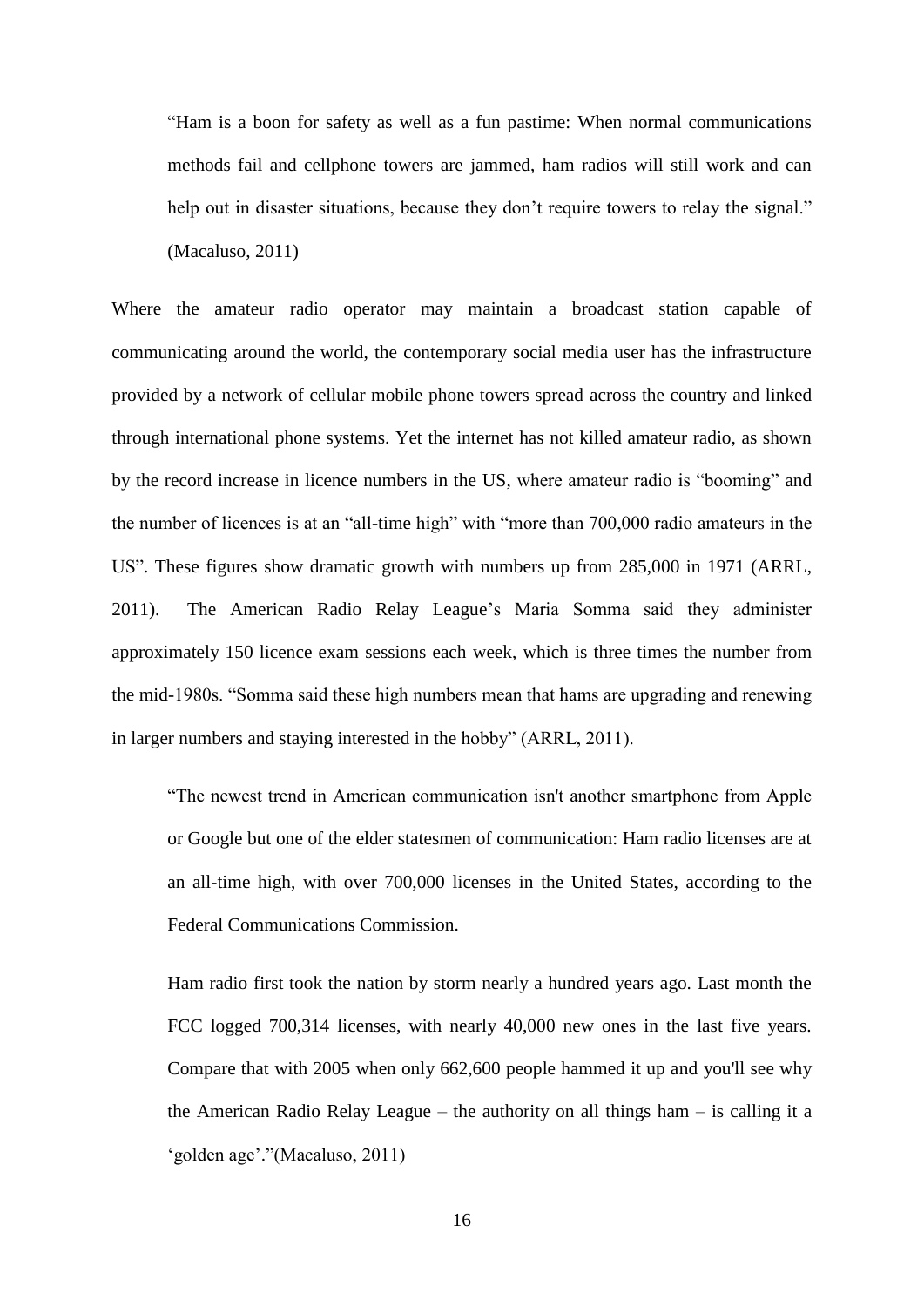Rather than replacing amateur radio, the internet may actually be facilitating interest in amateur radio, and new methods such as Internet Radio Linking Projects (IRLP) provide further ways for amateurs to make friends around the globe. Amateur radio thus continues to provide a wide range of social and interactive experiences and this medium's significance as a social media platform is noteworthy in historical and contemporary studies of social media; after all, it has existed for over 100 years.

### **Biography**

Andrew Mason teaches Communication and Media Studies and Public Relations at the University of Southern Queensland. He has industry experience in media, public relations and marketing. His research interests revolve around the use of media in societal meaning-making practices.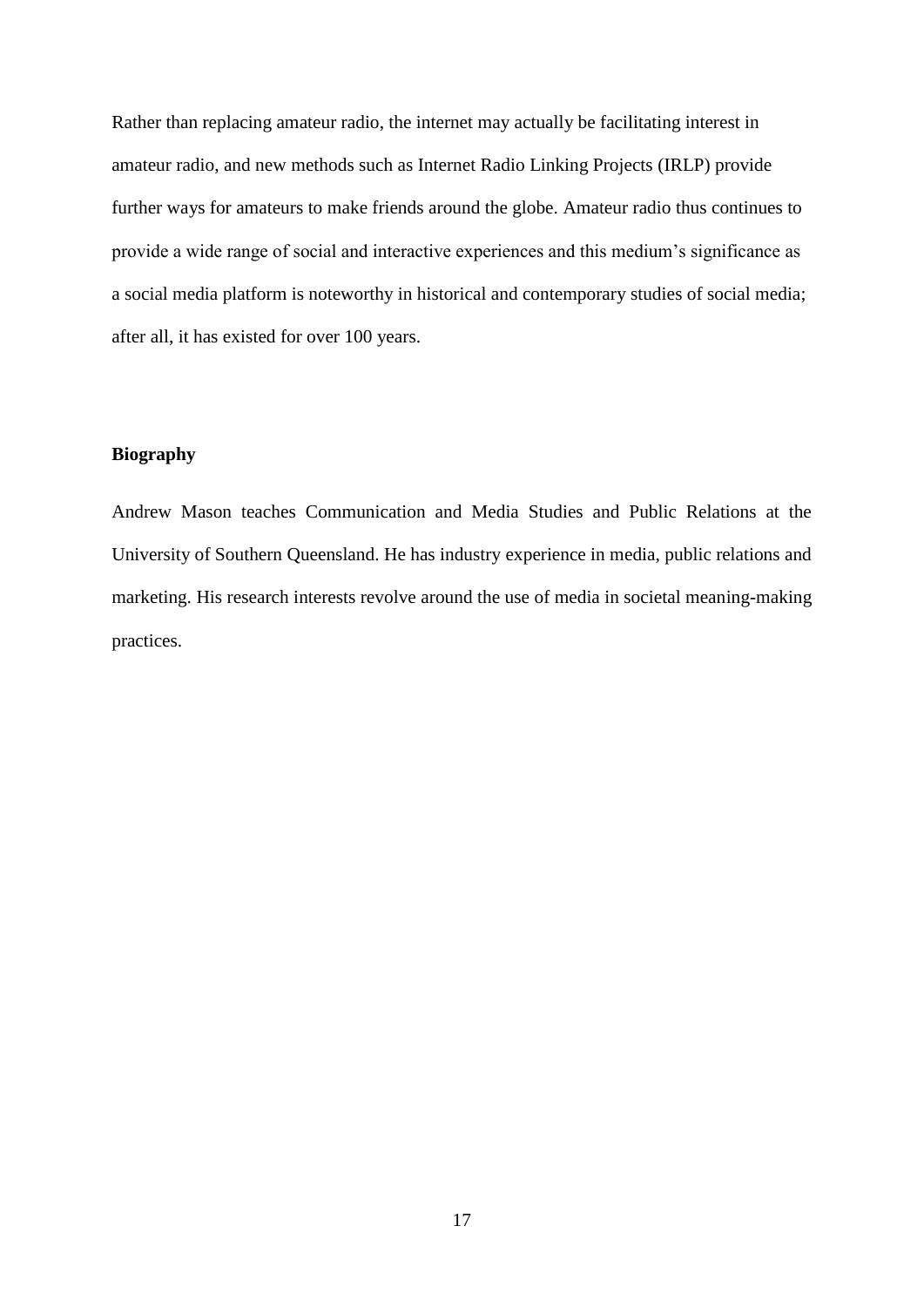## **References**

ACMA, 2014a, *Amateur Apparatus Licences,* 

http://www.acma.gov.au/Industry/Spectrum/Radiocomms-licensing/Apparatuslicences/amateur-apparatus-licence-information-paper

ACMA, 2014b, *Amateur-broadcasting-licence-examinations-and-certification,* http://www.acma.gov.au/Industry/Spectrum/Radiocomms-licensing/Apparatuslicences/amateur-broadcasting-licence-examinations-and-certification

ACMA, 2014c, *Amateur Operating Procedures,* http://www.acma.gov.au/Citizen/Consumerinfo/All-about-spectrum/Marine-and-Amateur-Radio/amateur-operating-procedures

Adorno, T. and Horkheimer, M., 2002, *Dialectic of Enlightenment: Philosophical fragments,* Stanford University Press, USA.

ANZA, 2014, *Australia New Zealand Africa DX Net: Where everyone is welcome*, http://anzadx.net/

ARRL, 2011, 'US Amateurs Now 700,000 Strong!', http://www.arrl.org/news/us-amateursnow-700-000-strong

Australian Government, 2014, *Radiocommunications Licence Conditions (Amateur Licence) Determination No. 1 of 1997 – F2013C00061,* http://www.comlaw.gov.au/Details/F2013C00061

Baker, S. A., 2011, 'The Mediated Crowd: New Social Media and New Forms of Rioting'. *Sociological Research Online*, 16 (4) 21 <http://www.socresonline.org.uk/16/4/21.html> 10.5153/sro.2553

Baker, S., 2012, 'From the criminal crowd to the "mediated crowd": the impact of social media on the 2011 English riots', *Safer Communities*, 11, 1, pp. 40-49, E-Journals, EBSCOhost, viewed 28 July 2014.

Bauerlein, M., 2009, *The Dumbest Generation: How the Digital Age Stupefies Young Americans and Jeopardizes Our Future (Or, Don't Trust Anyone Under 30),* Tarcher / Penguin Books, USA.

Bertrand, R., and Wait, P., 2008, *Your Entry Into Amateur Radio*. Bayswater, The Wireless Institute of Australia, Victoria.

Bruns, A., 2008, *Blogs, Wikipedia, Second Life, and Beyond: From Production to Produsage,* Peter Lang, New York.

*CQ: Amateur Radio Communications & Technology*, 2011, June, p.2, CQ Communications Inc., Hicksville, NY, USA.

DeMaw, D. (ed.), 1971, *The Radio Amateur's Handbook; By the Headquarters staff of the American Radio Relay League* (forty-eighth edition), American Radio Relay League Inc., Newington, Connecticut, USA.

Gauntlett, D., 2011, *Making is connecting*, Polity Press, Cambridge.